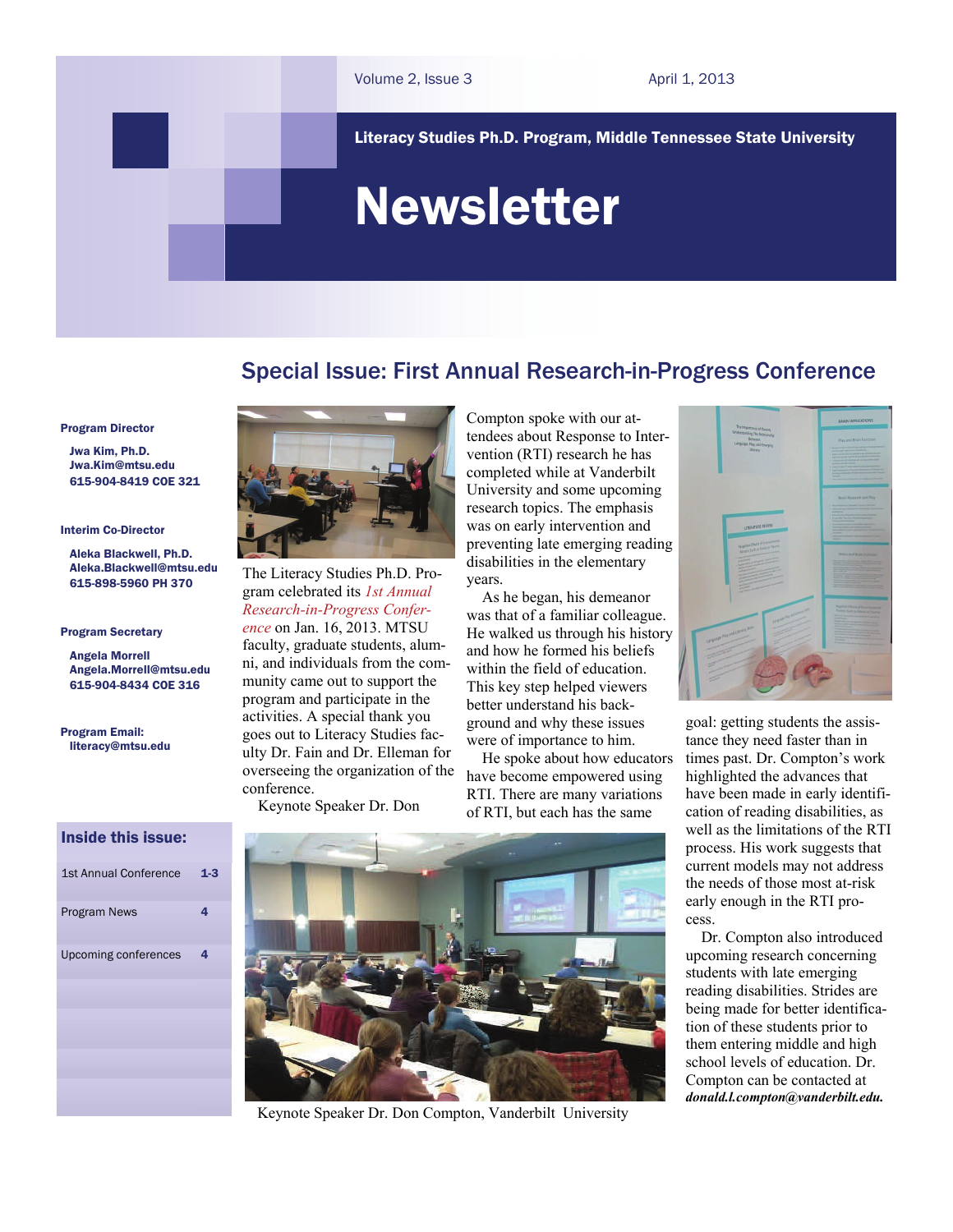# **Newsletter**

#### GOT NEWS?

- We would like to publish your news in our newsletters. Please let us know if you have published, presented or performed other newsworthy events!
- Also, if you have questions you'd like answered, please email us the questions and we'll try to provide the answers in the next newsletter.

Email: dlj3z@mtmail.mtsu.edu

## *Spring Semester Dates*

**April 1-12, 2013** 

Early registration begins

### **April 15**

Please complete your selfevaluation and submit it to Angela Morrell. This is an annual requirement. The self-evaluation form is available at *[http://](http://www.mtsu.edu/literacy/forms/Student_Self-Evaluation_Form.pdf) [www.mtsu.edu/literacy/forms/](http://www.mtsu.edu/literacy/forms/Student_Self-Evaluation_Form.pdf) [Student\\_Self-Evaluation\\_Form.pdf](http://www.mtsu.edu/literacy/forms/Student_Self-Evaluation_Form.pdf)*

JoAnn Marx is looking for help with post-testing. This is a great chance to see how testing plays out in research. You will also get experience administering tests to students in the READ 1000 classes. If you can help, email Bebe at jm3v@mtmail.mtsu.edu

# **Conference Overview**

### *Poster Presentations*

The second floor of the education building housed the poster presentations and refreshments for the attendees. Several second and third year doctoral students presented completed research studies while others displayed research in progress. Students from our program as well as the psychology department's graduate programs participated in this portion of the day's events.

# *Spoken Presentations*

The next phase of the conference consisted of small group presentations and round table discussions. Sitting in on some of the presentations was enlightening. The variety of ongoing research studies in our program is inspiring. The majority of students in the program participated in the conference, and their presentations ranged from smallscale studies completed as class assignments to completed large dissertation projects.



# Thoughts about the conference by Dorian Johnson

The conference was geared toward new researchers and those interested in the Literacy Studies Ph.D. Program at MTSU. There aren't always safe venues to come present your research if you are new to graduate work and conferences. I, therefore, plan to participate in future conferences. These were sentiments shared by other students in the program, all of whom felt that an event like this for those getting started is extremely valuable.

I thought that the round table discussion gave the conference a "get to know you" feel to the event. While I hadn't experienced this type of session previously, I had a prior sense of what to expect. It was great to see the number of people in attendance who were asking a range of questions which not only helped clarify concepts but also gave the presenters new research perspectives and questions to consider.

What I loved the most about this conference was meeting individuals who are interested in coming to the program and adding to the knowledge base at the university.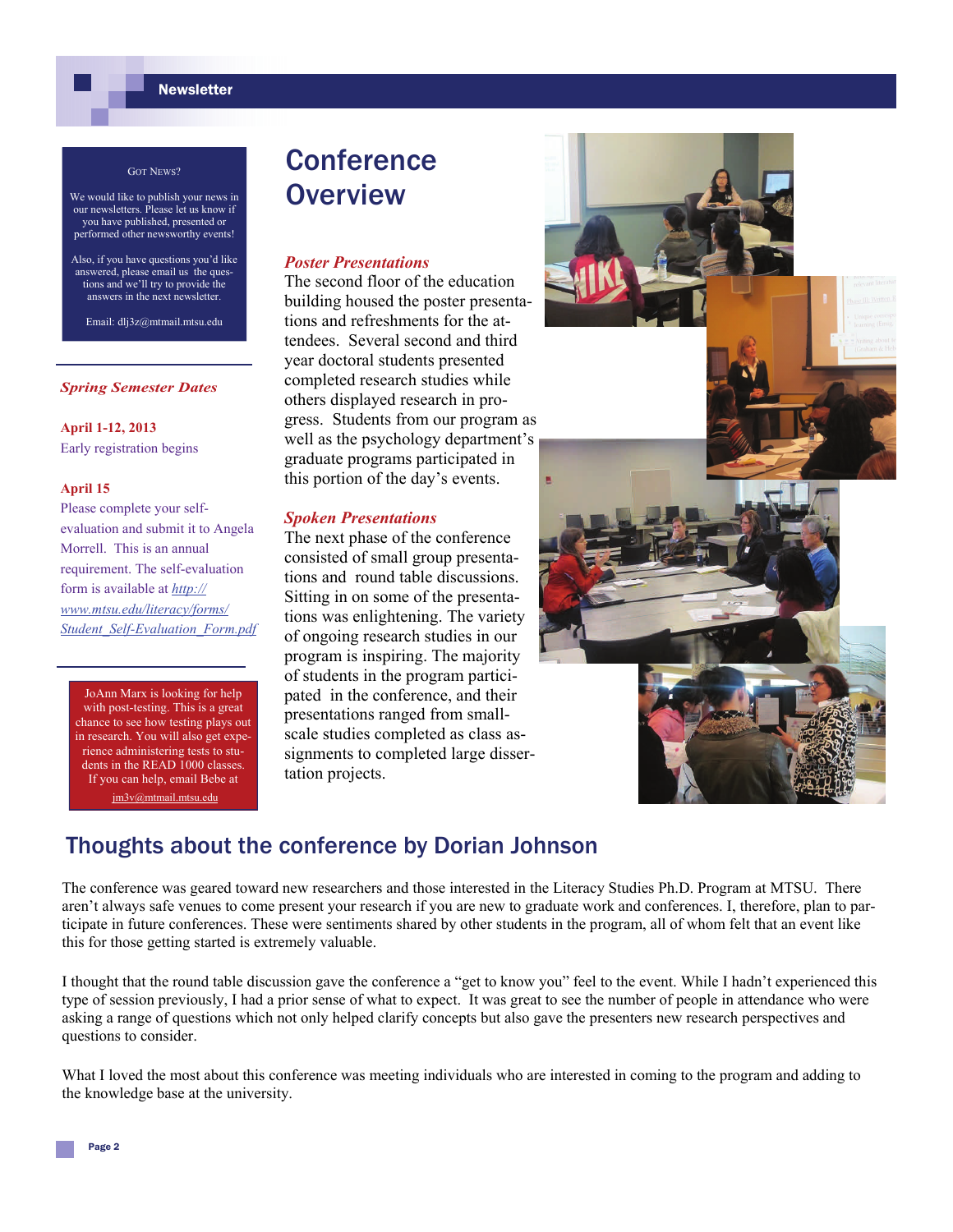# Conference program

# **POSTER SESSION**

*A Psychometric Evaluation of the Word Associates Test as a Measure of Native English speakers' Vocabulary Knowledge* (Dr. Aleka Blackwell, Kyungtae Kim, Dr. Jwa Kim)

*Becoming Reading Detectives: A Pilot Study Considering the Impact of Inferential Comprehension Instruction on Textual Understanding and Knowledge Acquisition* (Jennifer Cooper, Susan Amundrud, Michelle Hasty, Holly Marshall, Casey Brasher, Danica Booth, Rachel Cornett, Candice Nolan, Dr. Jwa Kim, and Dr. Amy Elleman)

*The Importance of Parents' Understanding the Relationship Between Emerging Literacy and Play* (Jo Ann Marx)

*Electrophysiological Study of the Impact of Presentation Mode on Recall of Written Pseudowords* (Jaymes Durriseau)

*Concept Map of Jean Piaget* (Esther Clark)

*Neural Markers of Emotional Processing in Music and Language* (Michael Pridmore) *Spatial Configuration of Vertically Related Word Pairs Modulates Brain Activity Related Semantic Processing* (Tyler Hubbard)

# **ORAL PRESENTATIONS**

*The Effects of Cross-Age Tutoring Upon the Reading Abilities of Elementary School* Students (Rachel Anderberg) *Effects of Systematic Error Correction Procedures on Reading Accuracy, Fluency, and Comprehension* (Beth Waters) *Exploring Culturally Relevant Texts with Kindergarteners and their Families (Katie Schrodt) Voice and Choice: Critical Response to Relevant Texts* (Michelle Hasty) *Power in Discourse: Fifth Grade Girls Positioning for Power in a Literature Discussion Group* (Andrea Milligan) *L2 Chinese Learners' Belief about Using Translation as a Learning Strategy* (Ling Wang) *Connecting through Books: College Reading Students in Literature Circles (Davonna Thomas) Students' First Year Success: Should Soft Skills be Taken into Consideration to More Accurately Predict the Academic Achievement of College Freshmen?* (Erica Powell)

### **ROUND TABLE DISCUSSIONS**

*A Historical View of Headstart* (Casey Brasher) *Implementing and Investigating Family Literacy Programs* (Rachel Peay Cornett) *A Historical View of Emergent Writing Instruction* (Penny Thompson) *Scaffolding Content-Area Vocabulary Instruction for ELL Students (Danica Booth) The Effectiveness of Vocabulary Intervention on English Language Learners' Word Knowledge: A Meta-Analysis* (Kyungtae Kim) *The Role of Prosody Sensitivity in Reading Development and Performance* (Melissa Brock) *Edward Fry and Readability* (Sang Hee Jung) *Silent Reading: The Continuous Debate on the Effectiveness of Sustained Silent Reading on Comprehension* (Holly Marshall) *The History of Written Critical Response to Text in American Secondary Classrooms* (Michelle Hasty) *Historical Trends in Womens' Literacy Practices* (Andrea Milligan)

# Ph.D. in **Literacy Studies**

Middle Tennessee State University